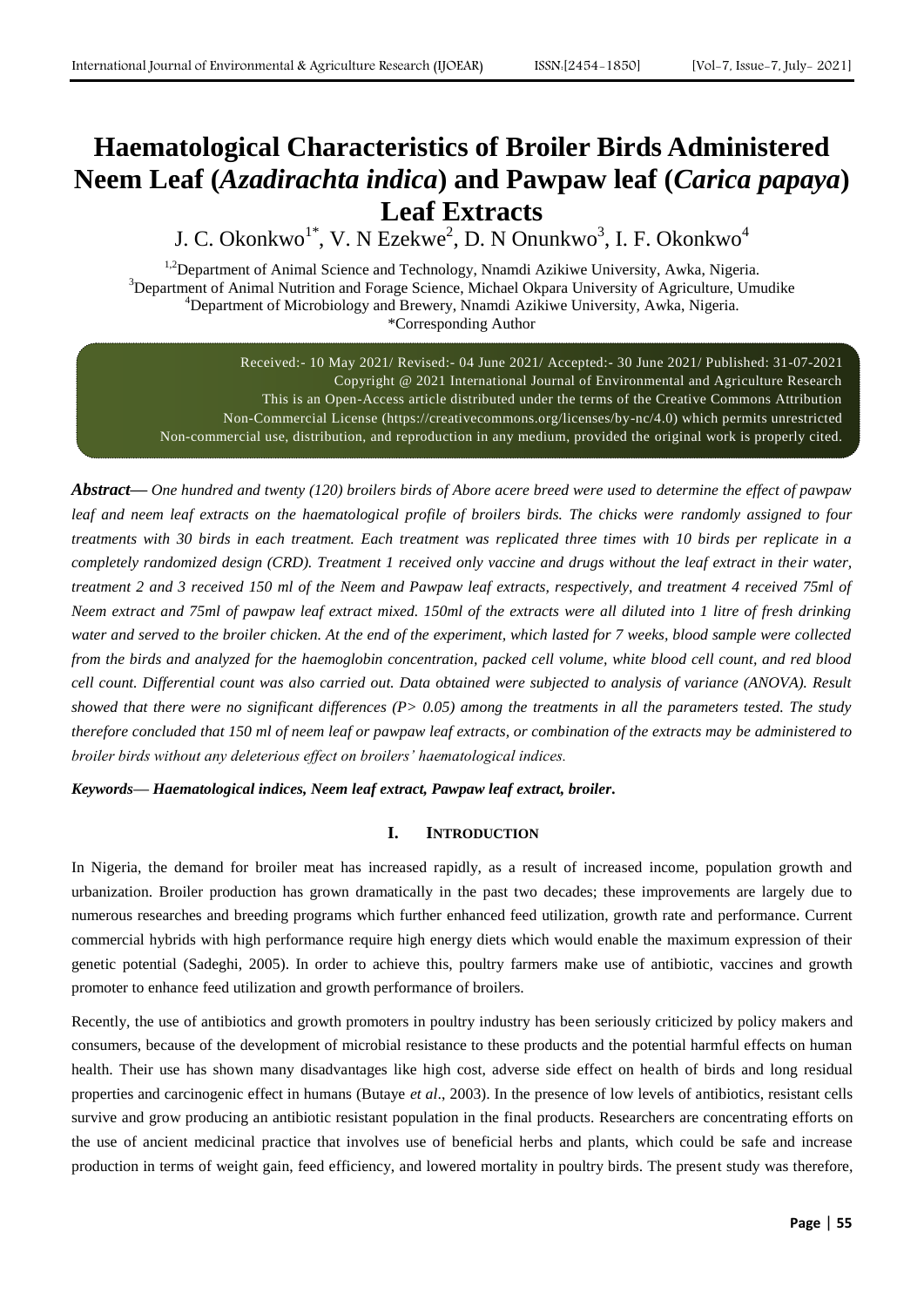carried out with the objective to evaluate the physiological effects of some indigenous medicinal plants and their influence on the hematological parameter of broiler and its general performance.

Neem tree (*Azadirachta indica*) possess wide range of medicinal properties like antibacterial, antiviral, antifungal, antiprotozoal, hepato- protective and various other properties without showing any adverse effects (Kale *et al*., 2003). Neem leaves extract has immunostimulant effect that activates the cell mediated immune response and therefore, creates an enhanced response to any future challenges occurred by disease organisms and the feeding neem leaves to birds increased their humoral and cell mediate immune responses. Pawpaw leaves are rich sources of the proteolytic enzymes papain and chymopapain which have protein digesting properties and are useful in controlling digestive problems and intestinal worms (Burkhill, 1985)

## **II. MATERIALS AND METHODS**

## **2.1 Study Area and duration of the study**

The study was carried out at the poultry farm of Animal Science Teaching and Research Farm, Nnamdi Azikiwe University Awka. The poultry farm is located on the longitude  $7°08'31.9"E$  and latitude 6 $°15'10.1"N$ . And the period of study lasted for (8) eight weeks.

Fresh neem and pawpaw leaves were harvested from the Nnamdi Azikiwe University environment using table knife. 500g (0.5kg) of neem leaf was weighed using electronic sensitive scale. It was properly washed and manually crushed using wooden mortar in a clean environment for five (5) minutes. 500g of pawpaw leaf was weighed, properly washed and manually crushed using wooden mortar. It was extracted using one litter of clean water. 150ml of the neem leaf and pawpaw leaf extracts were obtained respectively using syringe of 10 ml to collect the extracts. The combination of both neem and pawpaw extracts were 75ml for neem and 75ml for pawpaw extract, extraction method, Edeh (2013).

**The birds were given as follow:** T1 (vaccine +drugs), T2 NLE (150ml+1L of water), T3 PLE (150ml+1L of water) and T4 NPLE (75ml +75ml +1L of water).

The data collected was subjected to Analysis of variance (ANOVA) using Statistical Package for Social Science (SPSS) version 20. The separation of mean was done using DUNCAN multiple range test.

# **2.2 Preparation of neem and pawpaw leaf extract.**

Fresh neem and pawpaw leaves were harvested in Nnamdi Azikiwe University premises close to the farm area and removed dirt. The leaves were measured (0.5 kg each) and placed in a mortar and crushed with pestle for 5mins. The crushed leaves were scooped into a beaker containing 1.5litre of clean water and stirred for 2 minutes for homogeneity. The leaf mixtures were then sieved to obtain a homogenous extract and given to them as follows:

Treatment 1 (vaccine and drugs) Treatment 2 (150ml neem) Treatment 3 (150ml pawpaw)

Treatment 4 (75ml of neem + 75ml of pawpaw) each in dilution of 1 litre of clean water. They were given at the same time the control treatments were being vaccinated. The crushing and sieving procedures were in accordance to Edeh 2013.

## **2.3 Experimental diets:**

The commercial broiler starter and finisher manufactured by Top Feed Eastern Premier Feed Mills LTD. Was purchased from their distributers in Eke Awka Market Awka south L.G.A of Anambra State.

# **III. RESULTS AND DISCUSSION**

The Effect of Neem (*Azadirachta indica)* and pawpaw (*Carica papaya)* on the haematological parameters of broiler is shown in Table 1.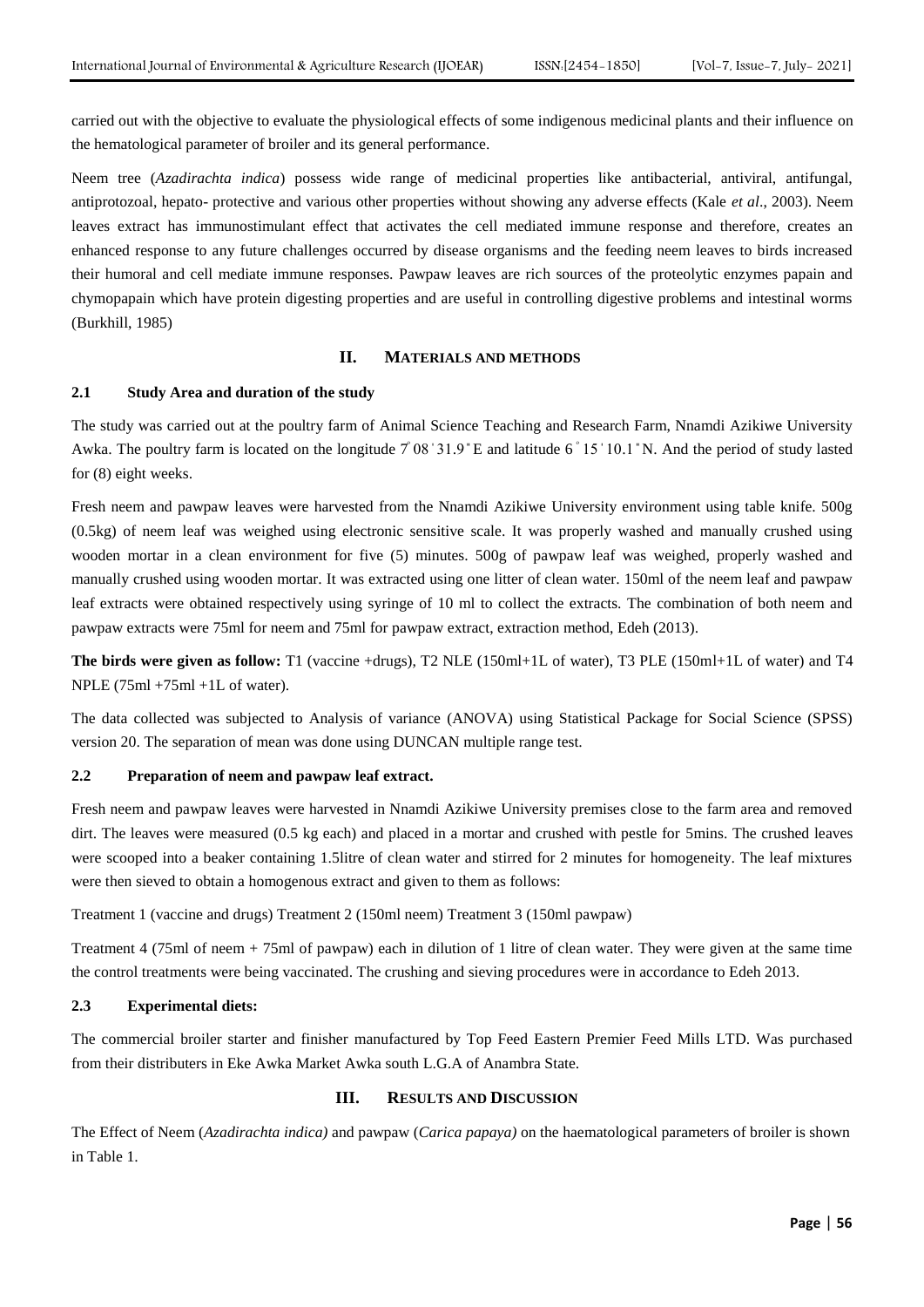| <b>Parameters/Treatment</b> | T1(VD)           | T2(NLE)          | T3(PLE)          | T4(NPE)          | <b>SEM</b>   |
|-----------------------------|------------------|------------------|------------------|------------------|--------------|
| HB (g/dl)                   | $16.33 \pm 0.88$ | $16.67 \pm 1.45$ | $15.67 \pm 0.88$ | $17.67 \pm 1.33$ | $0.54^{NS}$  |
| $PCV$ $(\%)$                | $49.0 \pm 3.05$  | $49.67 \pm 3.75$ | $47.33 \pm 2.60$ | $53.0 \pm 4.04$  | $1.58^{NS}$  |
| WBC $(10^9/\mu L)$          | $3.67 \pm 0.33$  | $4.33 \pm 0.33$  | $3.33 \pm 0.88$  | $2.33 \pm 0.33$  | $0.313^{NS}$ |
| RBC $(10^{12}/ \mu L)$      | $4.53 \pm 0.34$  | $4.60 \pm 0.38$  | $4.40 \pm 0.32$  | $4.98 \pm 0.39$  | $0.166^{NS}$ |
| Plasma fraction (%)         | $51.0 \pm 3.06$  | $50.33 \pm 3.76$ | $52.67 \pm 2.60$ | $47.0 + 4.04$    | $0.72^{NS}$  |
| Heterophil (%)              | $57.50 \pm 4.50$ | $58.80 \pm 0.50$ | $48.00 \pm 4.62$ | $58.0 \pm 5.00$  | $2.42^{NS}$  |
| Lymphocytes $(\% )$         | $41.0 \pm 4.00$  | $40.50 \pm 0.50$ | $49.67 \pm 5.00$ | $39.5 \pm 5.00$  | $2.422^{NS}$ |
| Basophil (%)                | $0.00 \pm 00$    | $0.00 \pm 0.0$   | $0.00 \pm 0.0$   | $0.00 \pm 0.0$   | 0.00         |
| Monocytes (%)               | $1.50 \pm 0.50$  | $2.0 \pm 0.00$   | $2.0 \pm 0.500$  | $2.00 \pm 0.00$  | $0.422^{NS}$ |
| MCV(FL)                     | $108.2 \pm 1.27$ | $107.9 \pm 1.22$ | $107.9 \pm 2.69$ | $106.7 \pm 0.63$ | $0.72^{NS}$  |
| MCHBC(%)                    | $33.33 \pm 0.38$ | $33.49 \pm 0.47$ | $33.55 \pm 0.47$ | $33.35 \pm 0.32$ | $0.179^{NS}$ |

**TABLE 1 EFFECT OF NEEM AND PAWPAW EXTRACT ON HAEMATOLOGICAL PARAMETERS OF BROILER**

*VD = Vaccine and Drug; NLE = Neem Leaf Extract; PLE = Pawpaw Leaf Extract, NPE = Neem and Pawpaw Leaf Extract. NS = Not significant (P> 0.05), SEM = the standard error of the mean, TI = Vaccine + drugs, T2 = 150ml of Neem leaf extract, T3 = 150ml of pawpaw leaf extract and T4 =75ml of Neem + 75ml 0f pawpaw leaf extract = (150ml).*

From the results shown in Table 1, no significant (P> 0.05) difference existed among the treatment with respect to the haematological parameters, Haemoglobin concentration (HB), Packed cell volume (PCV) Red blood cell count (RBC), Plasma fraction, White blood cell count (WBC), Mean corpuscular haemoglobin (MCHC), Mean corpuscular volume (MCV), Heterophil, Monocytes, Lymphocytes, and Basophil.

With respect to the Packed cell volume (PVC) ,there was no significant difference  $(P>0.05)$  when the treatment were compared, but the use of Neem leaf extract and pawpaw leaf extract had an enhancing effect on the packed blood cell volume of broilers with the highest range on T4 (75ml Neem +75mlpawpaw extract) with a mean range of 53.00, the result agrees with the findings of Obikaonu *et al*. (2014), Ihekwumere and Herbert(2003), Edeh (2013) and Nusrat (2014) who reported the that inclusion of neem and pawpaw leaf extract had no significance difference on the packed cell volume of broiler birds.

Also haemoglobin (Hb), the present findings and results showed no significant difference ( $p$  $> 0.05$ ), among the treatment which support the report of Obikaonu *et al* 2014, Iheukwumere and Herbert (2003), Islam *et al* (2003) and Nusrat (2014) who reported that the inclusion of Neem leaf meal had no significant difference on the haemoglobin concentration of broilers.

However, there was no significant difference (p> 0.05), among the treatment with respect to the Red Blood Cell count (RBC) and The white Blood Cell (WBC), but the heterophil were highest, following the lymphocytes value and according to Okeudo *et al*. (2003) lymphocytes is the most numerous in avian. In the findings, monocytes were also observed but there were no trace of eosinophil at all the treatment which conforms to the work of Obikaonu *et al.* (2014). And the presence of monocytes and the absence of eosinophil indicate no toxin or bacterial infection (Frandson, 2004). This finding also agrees to report of Nusrat (2014) .Though from the result the T2 (Neem) had the highest white blood cell count numerically, for the heterophil, T4 (Neem+ Pawpaw) had the highest percentage with the T2 (Neem) as well. Then T3 (pawpaw) had the highest lymphocytes percentage.

# **IV. SUMMARY**

A total of 120 (one hundred and twenty) day older broilers of Abore acre breeds were used for the experiment to determine the effect of Neem and pawpaw leaf extract on the physiological response of the broilers as regard to their haematological profile at a ratio of 150ml to 1 lire of water for 7 weeks and from the finding gotten from the result above showed that there is no significant difference (P> 0.05) but from the result obtained some of the haematological compared more favourably than other even though the differences were not significant. Especially the groups treated with a combination of Neem and pawpaw (T4) and that of treatment 3 (T3) only pawpaw extract had some difference numerically.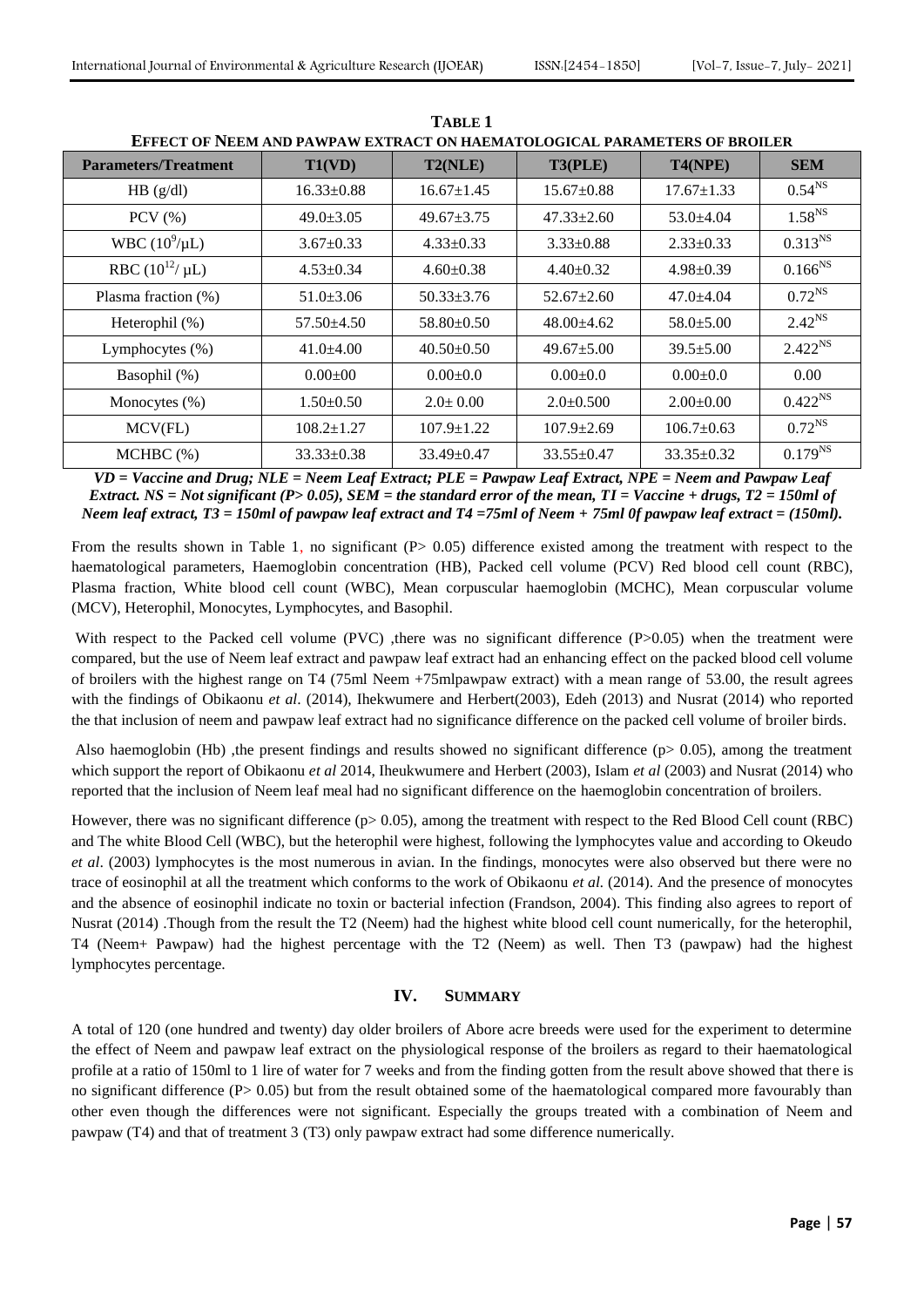## **V. CONCLUSION**

Finally, it can be concluded from the result of the experiment that at end of the experiment, the blood profile of the broilers treated with vaccine and drugs, Neem leaf extract, pawpaw leaf extract and a mixture Neem and pawpaw leaf extract had no significant (P>0.05) difference, all the parameter compared favourably the same with the control treatment.

# **VI. RECOMMENDATION**

In as much as there were no significant difference, but there occur a little high range in treatment 4, therefore I recommend the used of mixture of Neem leaf extract and pawpaw leaf extract (150ml) because it gave higher range on haemoglobin concentration, packed cell volume, red blood cell count, and heterophil percentage, and at the same time it is cost effective as Neem leaves and pawpaw leaves are easily accessible to the farm. Further detailed research should be carried to check level of inclusion of the mixture of Neem and Pawpaw leave extract on the haematological profile of broiler.

#### **REFERENCES**

- [1] O. A. C. (1995). Association of Official Analytical Chemists Official Methods of Analysis, 7th Edition Washington D.C.
- [2] Adene D.F. (2000). Action plan for poultry animal Health in pilot scale study under FAO/NIRI/7822. Pp. 81.
- [3] Adene, D.F. (2004). Global dimensions in poultry health problems. National perspective in poultry health and production efficiency, Stirling – Horden Publisher Nigeria Ltd. Lagos, Pp. 213- 219.
- [4] Adene, D.F. (2006). Application of cost in disease evaluation to risk management in poultry Book of proceeding WIRP. Ahamadu Bello University, Zaria. Nigeria. pp. 147 -156.
- [5] Adenkola, A.Y. and Anugwa, F.O. (2007). Effects of dietary supplement of ascorbic acid on the performance of piglets in Markurdi, Benue state of Nigeria, *Tropical Veterinarian,* 25 (1): 15-17.
- [6] Adeyemo, G.O., Ologhobo, A.D. and Adebiyi, O.A. (2010). The effect of graded levels of dietary methionine on the haematology and serum biochemistry of broilers. *International Journal of Poultry Science,* 9(2): 158-161.
- [7] Afolabi, K.D., Akinsoyinu, A.O., Abdullah, A.R.O., Olajide R. and Akinleye, S.B. (2011). Haematological parameters of the Nigerian local grower chickens fed varying dietary levels of palm kernel cake*. Poljoprivreda,* 17: (1) 74-78.
- [8] Akinmalodun, A.C., Ibukun, E.O., Afor, E., Akirinlola, B.L., Onibon, T.R., Akinboboye, A.O., Obuotor, E.M., and Farombi, E.O. (2007).Chemical constituents and antioxidant activity of *Alstoniaboonei*. *African Journal Biotechnology,* 6(10):1197-1201.
- [9] Alodan, M.A. and Mashaly, M.M. (1999). Effect of induced molting in laying hens on production and immune parameters. Poultry Science, 78: 171-177.
- [10] Anna Horsbrugh Porter. (17 April 2006). "Neem: India's tree of life". BBC News.
- [11] Atta, K. (1999). The Power of Garlic on Cardiovascular disease prevention. Association Bureau Cameroon, p.72.
- [12] Ashagidigbi, W.M., Sulaimon, S.A., Adesiyan, A. (2011). Technical efficiency of Egg Production in Osun State. *International Journal of Agricultural Economics and Rural Development,* 6(4):124-130.
- [13] Araujo, L.F., Junqueira, O.M., Araujo, C.S.S., Faria, D.E., and Andreotti, M.O. (2004). Different criteria of feed formulation for broilers aged 43 to 49 days. *Brazilian Journal of Poultry Science,* 6(1): 61-64.
- [14] Babatunde, B. (2011). Poultry potentials for National Agricultural Revolution. http://www.Google .com. 22nd August 2016.
- [15] Bolhius, G.G. (1954). The toxicity of cassava roots*, Neth. Journal Agriculture*, 2:176-185.
- [16] Burkhill, H.M. (1985). The useful plants of West Tropical Africa. *Royal Botanical Garden Kew*, 7 (1): 200- 219.
- [17] Bush, K.L., and Strobeck, C. (2003). Phylogenetic relationship of the phasianidae reveals. Pp.40- 51.
- [18] Butaye, P., Luc, A., Devriese, F., and Haese, B. (2003). Antimicrobial Growth Promoters used in Animal feed: Effects of less well known antibiotics on Gram – positive bacteria. *Clinical Microbiology, Review*, 16 (2):175 – 188.
- [19] Chikezie, P.C., Agomuo, E.N., and Amadi, B.A. (2008). Biochemistry, Practical Research Method a Fundamental Approach. Volume 2, Mega soft publishers, pp. 51-53.
- [20] Cowan, M.M. (1999). Plant products and antimicrobial agents*. Clinical Microbiology Reviews,* 12:564-582.
- [21] Dick, G. (2003). Papaya: A tantalizing taste of the Tropics. Maricopa Country Master Gardener volunteer information, University of Arizona Cooperative Extension [http://ag.arizona.edu/maricopa/garden/html/pubs/mgjournal.htm.](http://ag.arizona.edu/maricopa/garden/html/pubs/mgjournal.htm)
- [22] Ebenebe, C.I., Itefue, O., Ebere-Ohameje, T.C., and Okonkwo, J.C. (2011). Fortification of the nutritive diet, value of Mushroom (*Termitomycesmicrocarpus*) with paw-paw leaf meal for broiler chicks up to 13 weeks of age. *Pakistian Journal of Nutrition,*  10(2):155-158.
- [23] Edeh, H.O. (2013): Physiological Response of Broiler Birds To Oral Supplementation *With Aloe Vera And Neem Leave Extracts*. Visual library Faculty of Agriculture, Department of Animal Science University of Nigeria, Nsukka, 125, 35-40.
- [24] Eleazu, C.O., Okafor, P.N., and Ahamefuna, I. (2010). Total antioxidant Capacity, Nutritional Composition and Inhibitory Activity of Unripe Plantain (*Musa paradisiacae*) on Oxidative Stress in Alloxan Induced Diabetic Rabbits, *Pakistan Journal Nutrition*, 9(11):1052-1057.